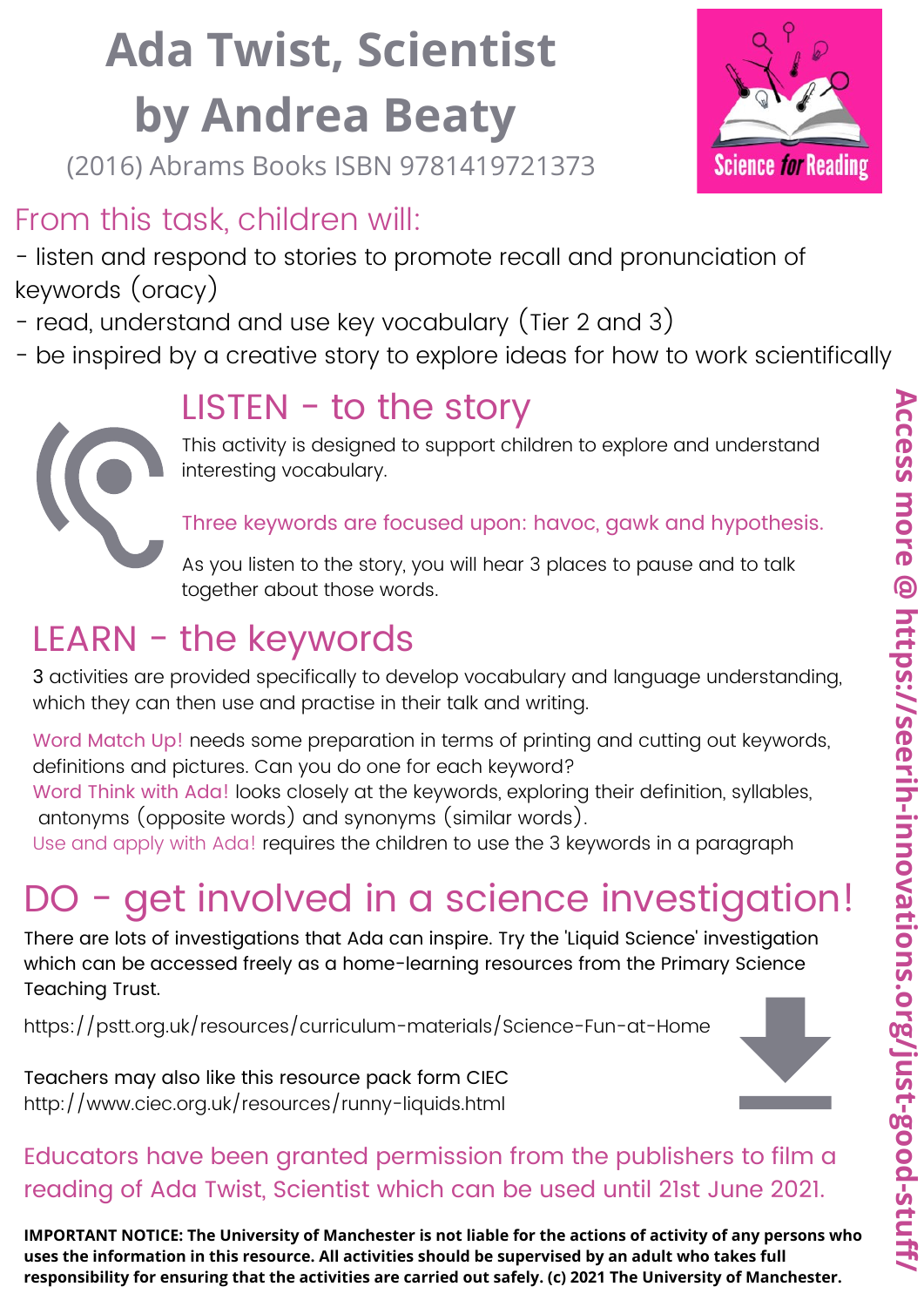

**Images from Ada Twist, Scientist for educational purposes.**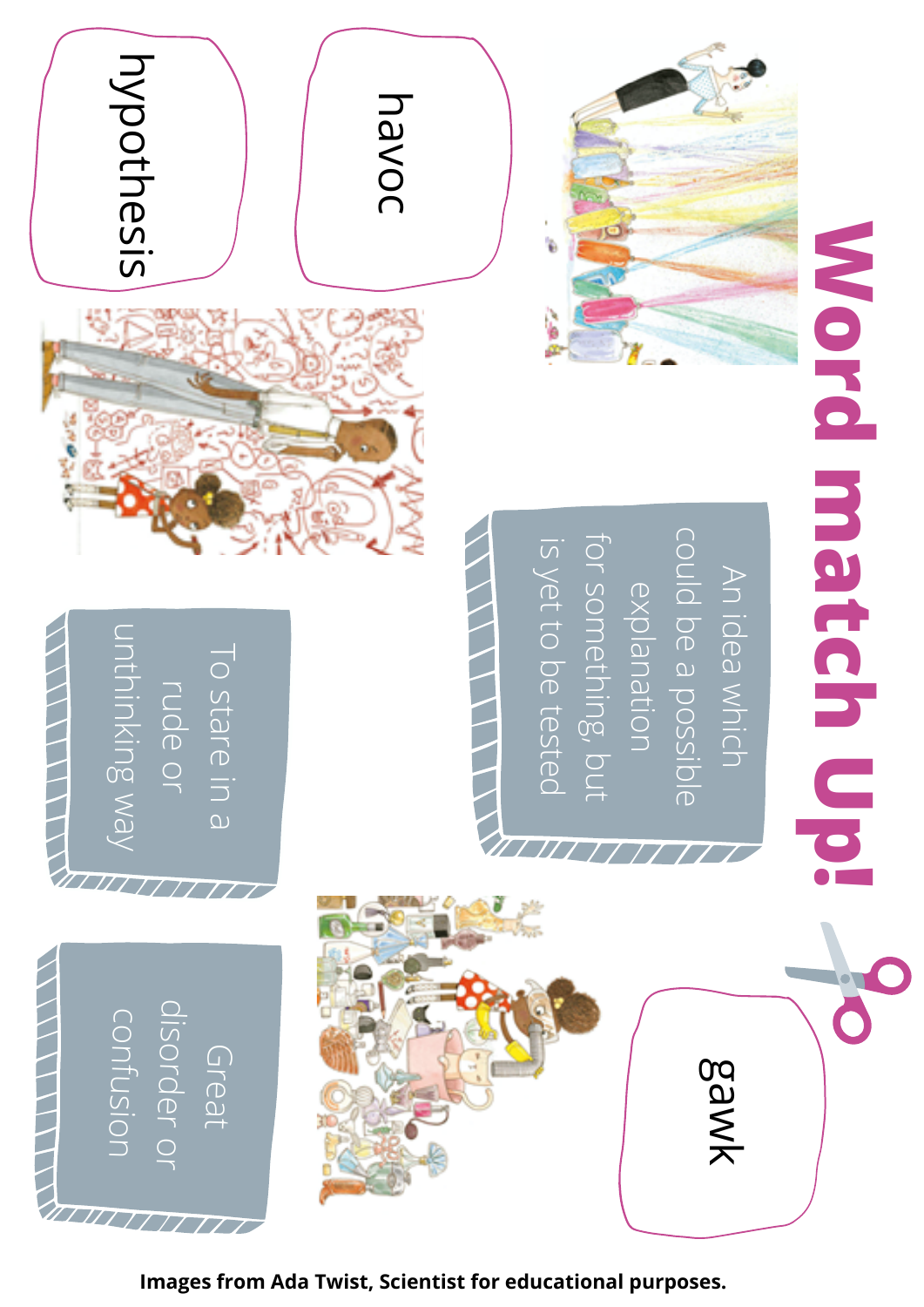# **Word think with Ada!**